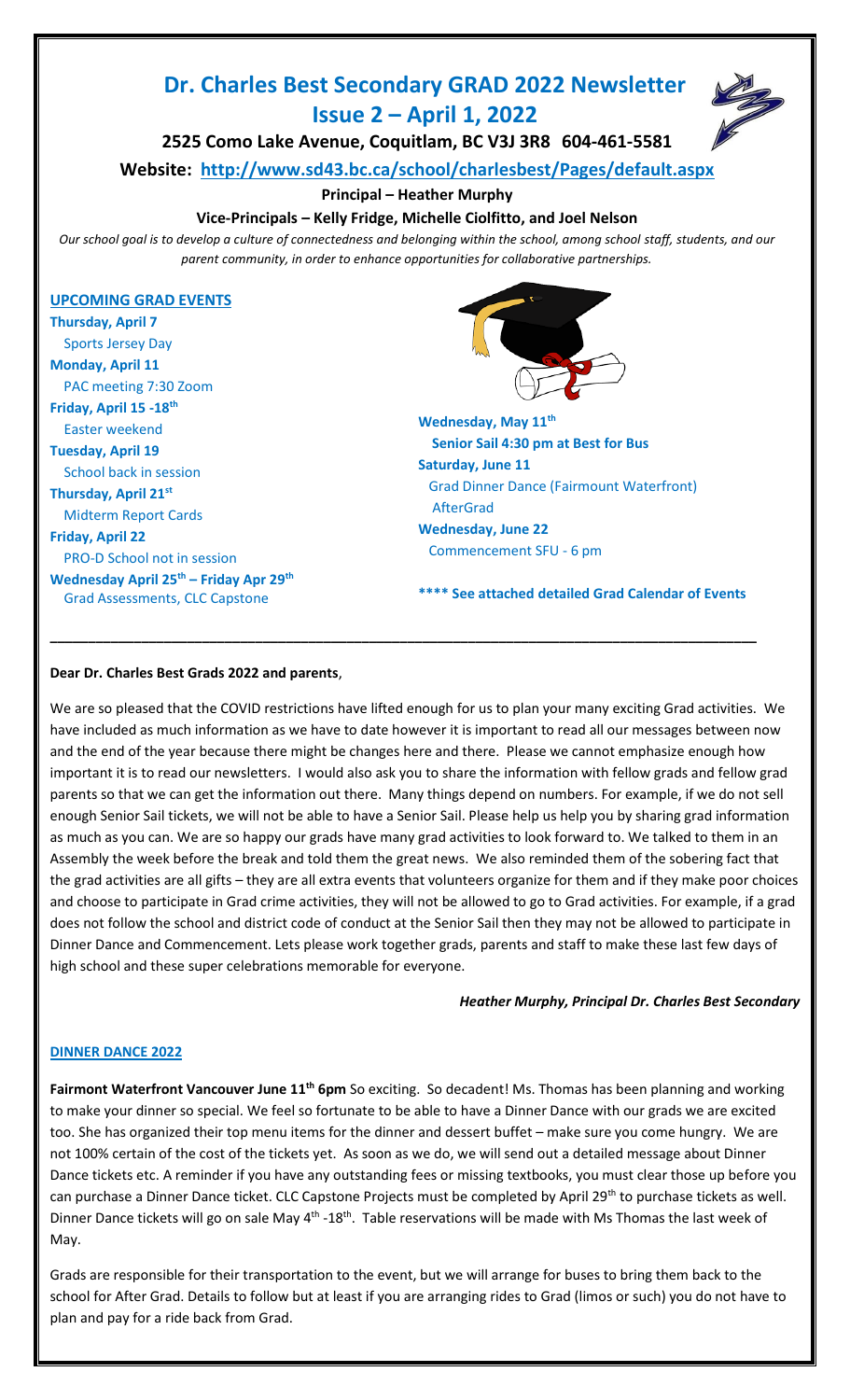## **Dr. Charles Best SENIOR SAIL – GRADS of 2022**

Survey says ---Grads want to have a Senior Sail! I am so pleased that we have been able to plan for the Grads to set sail on **Wednesday May 11th .** As I explained the cost of such an event has increased considerably but we were able to find a little money to offset some of it. Cost is \$70.

## **What do I get for \$70?**



**Grads meet at Dr. Charles Best at 4:30 pm**. Meet in the gym and get organized to get into the buses waiting to take us Downtown Vancouver. We will be cruising aboard the Queen of Diamonds. Grads will dance with their friends to the tunes supplied by a DJ. Pizza and pop will be supplied but you might want to eat something between after school and the cruise. We will cruise around the Vancouver Harbour for 3 hours and then load back into the buses and travel back to Dr. Charles Best. We should be back to Best between 10:15 and 10:30 pm.

**How do I purchase a ticket?** Go to School Cash On-line (on our website same place you pay your fees) Tickets will go on sale starting April  $6<sup>th</sup>$ . There are a limited number of tickets as the boat has a limited capacity. Tickets will be sold on a first come first served basis. If you want to go buy your ticket soon.

**Can I bring a guest?** No this is for Dr. Charles Best Grads 2022 only. **Do I have to ride the bus,** or can I drive myself? You must ride the bus. You can only go if you ride the bus. Its fun. We can sing!

What should I wear? The dress code is semi formal. Not too fancy. It's a night out. It's a special grad activity and you will want to take lots of pictures so dress appropriately. But also, be comfortable. You are travelling on a bus, dancing, eating, going up and down stairs on a moving boat. There are two floors to hang out and dance and then a top floor that is outside so you might want to bring a coat to wear outside. There is nowhere to store a bag and the security at the docks will check your coats and all bags. Please do not bring any backpacks or bags. (small cross body bags are ok but will also be searched)

**This is a school function. All school rules and the District Code of Conduct apply.** Please do not make foolish choices on this evening. The company Security will check every grad. If they find any drugs, alcohol, vapes or weapons they will be confiscated, and you will be sent home at your parents' expense. You cannot vape or smoke on the boat. Please be aware that if you chose to not abide by the rules, you will not be refunded and you will not be able to attend the Dinner Dance. You are risking quite a lot – please factor that into your decision making for this event. The safety and security of all our participants who attend this event, is our highest priority. As well, our reputation in the community. Please help us preserve our outstanding reputation and I guarantee you will have more fun as well. If you have any medical alerts that could relate to this activity, please contact Ms. Fridge [kfridge@sd43.bc.ca.](mailto:kfridge@sd43.bc.ca) Any questions or concerns- contact Ms. Murphy [hmurphy@sd43.bc.ca](mailto:hmurphy@sd43.bc.ca) (principal)

All Aboard!

## **PROVINCIAL GRADUATION ASSESSMENTS**

All Grade 12's in the Province are required to write the Literacy 12 Assessment in order to graduate. With consideration of the January exam session being cancelled by the Ministry, we have scheduled every eligible grade 12 to write this mandatory assessment between April 27 and 29<sup>th</sup> according to the following alphabetical arrangement:

|                      | Lab 1 - Room 208           | Lab 2 Room 213          | Lab $3 -$ Room 216           |
|----------------------|----------------------------|-------------------------|------------------------------|
| Wed Apr 27 at 8:15   | Abe, K.-Brian, J           | Brodt, L. – Chisholm, C | Chong, K.- Di Paola, J.      |
| Wed. Apr 27 at 12:15 | Dixon, E. - Gibb, S.       | Gibney, Z.- Hayman, C.  | Head, $R. - Ju$ , O.         |
| Thu Apr 28 at 8:15   | Kachchakaduge, R. - Lee, C | Lee, E. - Marban, T.    | Marinkovic, T. - Ngo, L.     |
| Thu Apr 28 at 12:15  | Nguyen, D. - Peterson, K.  | Pham, E. - Schmid, B.   | Schoutens, A. - Thompson, B. |
| Fri. Apr 29 at 8:15  | Tindle, A. - Wilson, M.    | Wingrove, E. - Zhu, A.  |                              |

While it is possible that minor adjustments will need to be made to this initial schedule (due to technical or Ministry requirements), your child should be prepared to write the exam according to this schedule. Individual preferences can not be accommodated.

Note that there will also be a June exam session for those who wish to re-write this assessment or for those unable to attend this session due to illness. We do not recommend postponing for non-essential reasons as students risk delaying their graduation status by waiting until June to complete this requirement.

Please note, this Provincial Assessment **is in addition** to the Capstone presentations - another graduation requirement being scheduled on these same three dates. Your child's CLC teacher will have more information.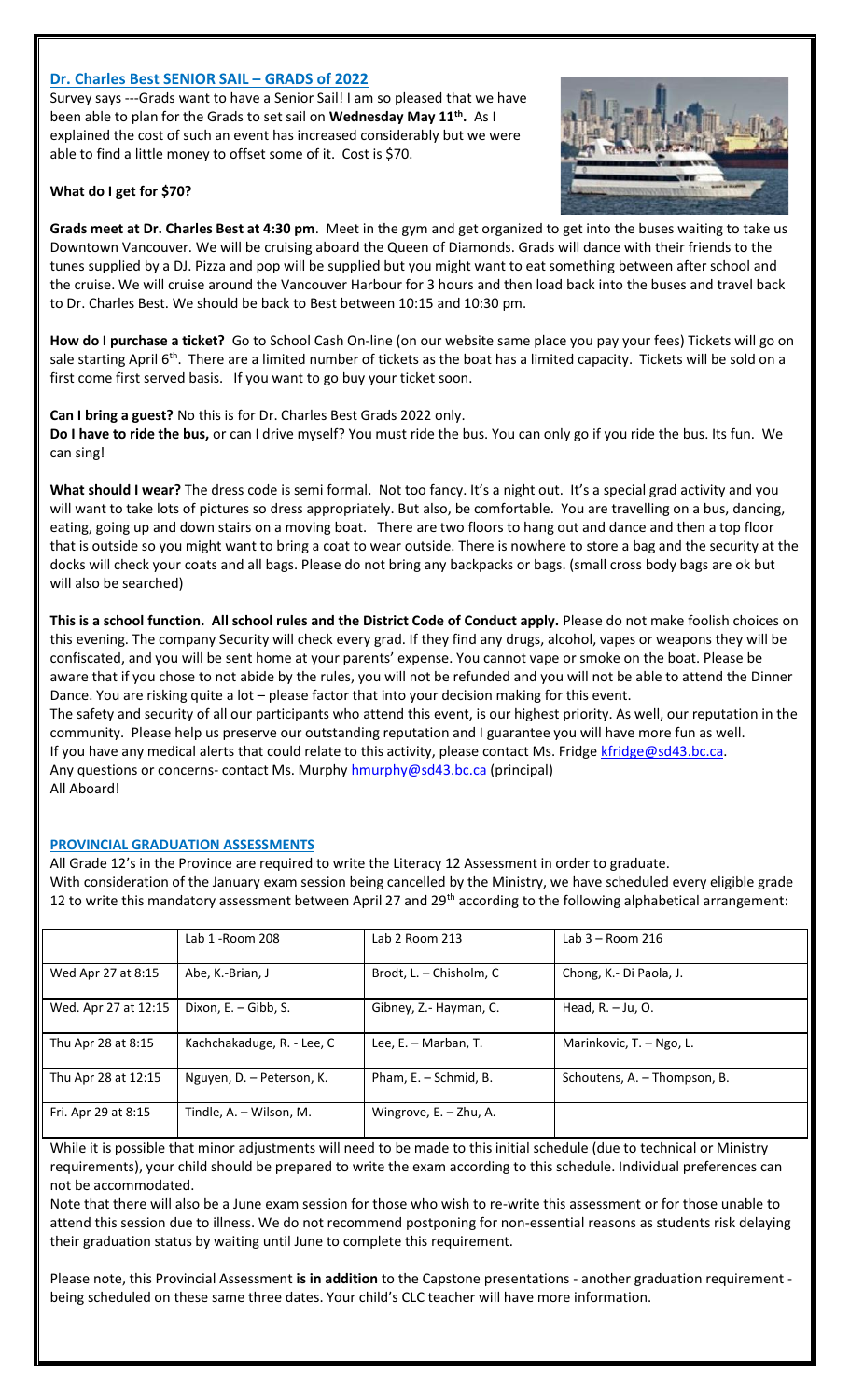#### **COMMENCEMENT 2022**

We are very excited to celebrate our amazing grads this year with a formal Commencement ceremony at SFU on **Wednesday, June 22nd at 6 pm!**

Caps and Gowns have been ordered and will be distributed in the small gym after the Commencement rehearsal on Wednesday, June 8<sup>th.</sup> Commencement tickets (4 per Grad) will also be distributed on June 8<sup>th</sup> after the rehearsal. If Graduates require additional tickets, they can be purchased on a first come first served basis for \$5.00 each. Additional tickets will be on sale May 2<sup>nd</sup> -18<sup>th</sup> via the school website under "Student Fees."

#### **GRADS WILL RECEIVE THEIR CAP/GOWN/COMMENCEMENT TICKETS ONLY IF THEY ARE IN ATTENDANCE AT THE BLOCK 5 REHEARSAL ON JUNE 8TH – ATTENDANCE IS MANDATORY!**

In preparation for the ceremony each graduate is asked to complete a commencement message. This is the message that will be read as the graduate crosses the stage. The underlined Commencement Message link below has been emailed to every Grad and also is on the school website. Deadline for grads to complete this is **Friday, May 6th** .

\*\*To open the link below "Commencement Message 2022" place your curser over the link and press Ctrl + Click

**[Commencement Message 2022](https://forms.office.com/Pages/ResponsePage.aspx?id=74xl2ZICUkKZJWRC3iSkS2U9i0mSAAZBgmBJ4n69wmtUQVNJMThMR0o1QzlGOEJFMUw5Nk9VVU1BQS4u)**

## **AFTER GRAD 2022**

Your After Grad parent committee have been working on planning and fundraising for the past two years. Thank you to the many extremely dedicated parents who have been diligently working on your After Grad. The After Grad committee is fundraising to create a wonderful event for you in June. Please support the Best After Grad 2022 Committee. There will be games, activities, a dance, lot of food and many prizes \$\$\$. We do not know the cost of After Grad tickets yet. Thank you

#### **After Grad 2022 Meeting**

**Time: Apr 27, 2022 07:00 PM Pacific Time (US and Canada)** Join Zoom Meeting <https://us02web.zoom.us/j/6747787358?pwd=eU1KY1JCYnVEd3JRcnQ3RTQ0NTZJUT09> Meeting ID: 674 778 7358 Passcode: grad2022 One tap mobile +16473744685,,6747787358#,,,,\*48925116# Canada +16475580588,,6747787358#,,,,\*48925116# Canada



# **FAMILY PHOTO GRAD FUNDRAISER**

Unfortunately, due to a heavy rain weather forecast this Sunday, April 3rd we will be **postponing** the Family Photo Grad Fundraiser that was to take place at Rocky Point Park. Once we can solidify a new date with Lifetouch we will advertise so that families wishing to participate can book a new appointment.

## **GRAD FRIENDSHIP PHOTOS – April 12th** – ATTACHMENT

#### **Grad Friendship Photos for Tuesday, April 12th 3:30-8pm! Booking open.**

Only 1 booking per group is necessary so one person in the group will be responsible for booking the appointment and distributing one 4X6 photo to each student in the party. Photos will be delivered back to the school in 2-3 weeks after the sitting. Cost for each student in the photo is \$2 students are to bring CASH at the time of the photo. If a student is in multiple groups they will be required to pay \$2 for each grouping. All the money collected will be donated back to the grad class and put towards Dr. Charles Best Grad 2022 Celebrations!